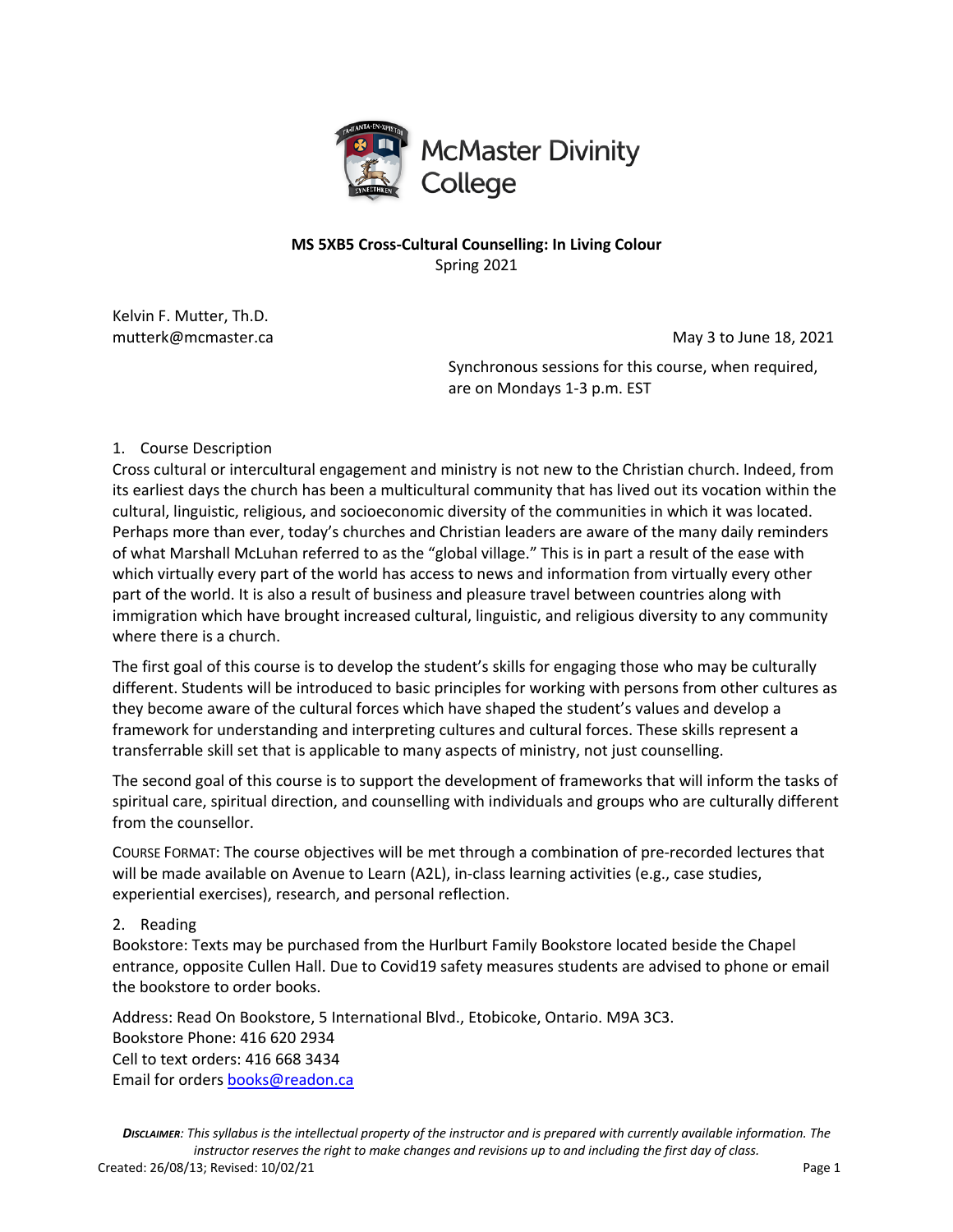- 2.1. Required Reading: Texts
- Bradford, Tolly and Chelsea Horton (eds.). *Mixed Blessings: Indigenous Encounters with Christianity in Canada*. Vancouver, BC: UBC Press, 2016.
- Lartey, Emmanuel Y. *In Living Color: An Intercultural Approach to Pastoral Care and Counseling*, 2<sup>nd</sup> Edition. London and Philadelphia: Jessica Kingsley Publ., 2003.

Lindsay, Ben. *We Need to Talk About Race*. London, UK: SPCK, 2019.

2.2. Required Reading: Articles

Unless otherwise noted, all articles are available on either the Scholars Portal Journals or PsychInfo databases that are accessible through the McMaster University Library.

Brown, Jacob. "The Question Cube," *Journal of Marriage and Family Therapy,* 23:1 (1997), 27-40.

- Cardemil, Esteban V and Cynthia L. Battle. "Guess Who's Coming to Therapy? Getting Comfortable with Conversations about Race and Ethnicity in Psychotherapy." *Professional Psychology: Research and Practice,* 34(3) (Jun 2003), 278–286.
- Crain, Margaret Ann and Jack L. Seymour. "The Ethnographer as Minister: Ethnographic Research in Ministry." *Religious Education*, 91(3) (Summer 1996), p. 299–315. (AtlaSerials database)
- Epston, David. "Ethnography, Co-research and Insider Knowledges." *Australian and New Zealand Journal of Family Therapy*, 35 (2014), 105–109.
- Mutter, Kelvin F. "Working with Spiritual, Religious and Cultural Diversity." In Mohammed Taher (ed.), *Multifaith Perspectives in Canadian Spiritual & Religious Care*, p. 383–391. North York, ON: Canadian Multifaith Federation, 2020. (posted to A2L)

# 3. Course Objectives

Note: These learning objectives are co-ordinated with the expected competencies for CASC/ACSS certified professionals (revised June 19, 2019) and the College of Registered Psychotherapists of Ontario (CRPO competencies 1.4, 1.5, 4.2.3, 4.2.10, 4.5.5; CASC/ACSS competencies 2.1.1–2.1.4, 2.2.9, 3.4, 4.2.10, 4.3.1, 4.3.3).

Through required and optional reading, lectures, class discussion and exercises, and the completion of assignments, the student will work to achieve the following course objectives:

## Knowing

- Acquire knowledge of cultural traditions through experiential and conceptual learning (CASC/ACSS).
- Integrate knowledge of human and cultural diversity in relation to psychotherapy practice (CRPO, CASC/ACSS).
- Identify how clients' cultural beliefs and values may inform treatment choices (CASC/ACSS).
- Recognize the impact of power dynamics within the therapeutic relationship (CRPO).
- Recognize how oppression, power and social injustice may affect the client and also the therapeutic process. Recognize barriers that may affect access to therapeutic services (CRPO).

## Being

• Employ effective skills in observation of self, the client and the therapeutic process (CRPO).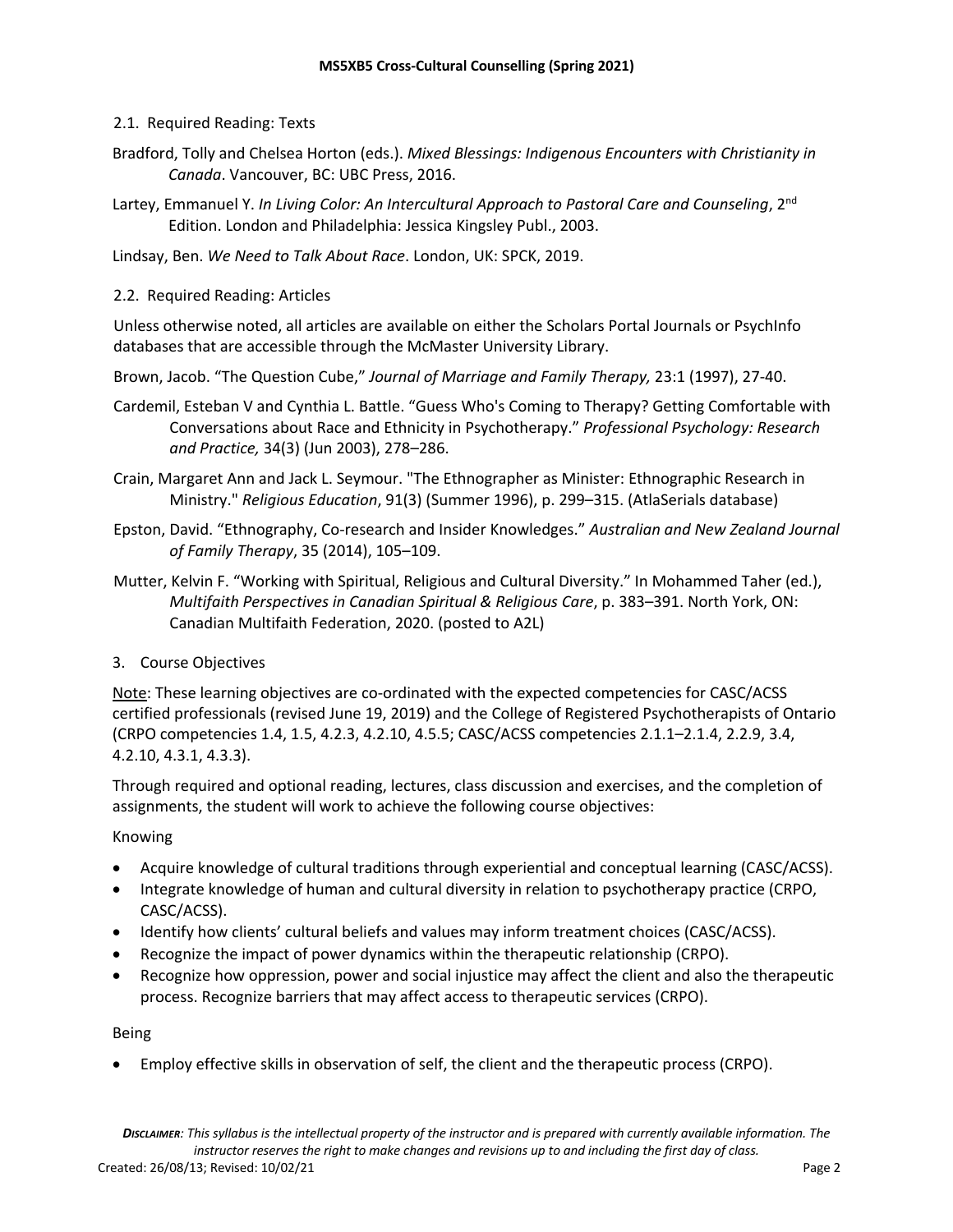- Identify one's own beliefs and cultural traditions and their influence on personhood and practice (CRPO, CASC/ACSS).
- Develop cultural humility and competency through learning about the diversity of social location, cultural safety and human rights (CASC/ACSS).
- Develop cultural humility and competency through learning about Indigenous peoples' experience of colonization in Canada (CASC/ACSS).

Doing

- Demonstrate awareness of the impact of the client's context on the therapeutic process (CRPO).
- Communicate in a manner appropriate to client's developmental level and sociocultural identity (CRPO).
- Demonstrate and promote inclusive behaviour and advocate for diverse cultural needs and practices (CASC/ACSS).
- Collaboratively adapt the therapist's approach when working with culturally diverse clients, using culturally-relevant resources (CRPO, CASC/ACSS).
- Utilize reflection from cultural perspectives for the purpose of meaning-making with clients (CASC/ACSS).
- 4. Professor:

Biography: Dr. Kelvin Mutter is an Associate Professor (part-time) at McMaster Divinity College, Dr. Mutter is a Registered Psychotherapist (CRPO), a Certified Psychospiritual Therapist Supervisor Educator (CASC/ACSS), and a Marriage and Family Therapist (OAMFT/AAMFT). Dr. Mutter's intercultural experience is multifaceted and includes extensive experience counselling individuals from every populated continent on the earth; qualitative research related to the refugee experience, cultural perspectives on marriage and family, and cultural perspectives on child development; three years living outside of Canada; volunteer work with refugees; co-pastoring (interim ministry) a tri-lingual church; and two trips to Latin America during which he taught church leaders.

| Day                       | Activity                                                                        |
|---------------------------|---------------------------------------------------------------------------------|
| Monday May 3              | Synchronous Activity (WebEx): Presentation & Discussion - "What is cultural     |
| 1:00 to 3:00 pm           | competence?"                                                                    |
|                           | Required Reading: (all) Mutter "Working with Spiritual, Religious and Cultural  |
|                           | Diversity;" (DPT) Lartey chs. 6-9.                                              |
| May 4-7, 2021             | <b>Asynchronous Activities:</b>                                                 |
|                           | Online instructional video (A2L): Ethical Practice in Ethnographic Interviewing |
|                           | Required Reading: Cardemil & Battle, Crain & Seymour, and Epston articles       |
| Monday May 10             | Synchronous Activity (WebEx) (REQUIRED ATTENDANCE): Discussion: Ethical Inter-  |
| 1:00 to $3:00 \text{ pm}$ | cultural Engagement                                                             |
| May 11-14, 2021           | <b>Asynchronous Activities:</b>                                                 |
|                           | Online instructional videos (A2L):<br>$\bullet$                                 |
|                           | Video: Essential Skills for Cross-Cultural Counselling                          |
|                           | Video: Reflecting Feeling and Meaning                                           |
|                           | Required Reading: (all) Bradford & Horton chs. 7-8<br>$\bullet$                 |
|                           | Discussion Forum #1;                                                            |

## 5. Schedule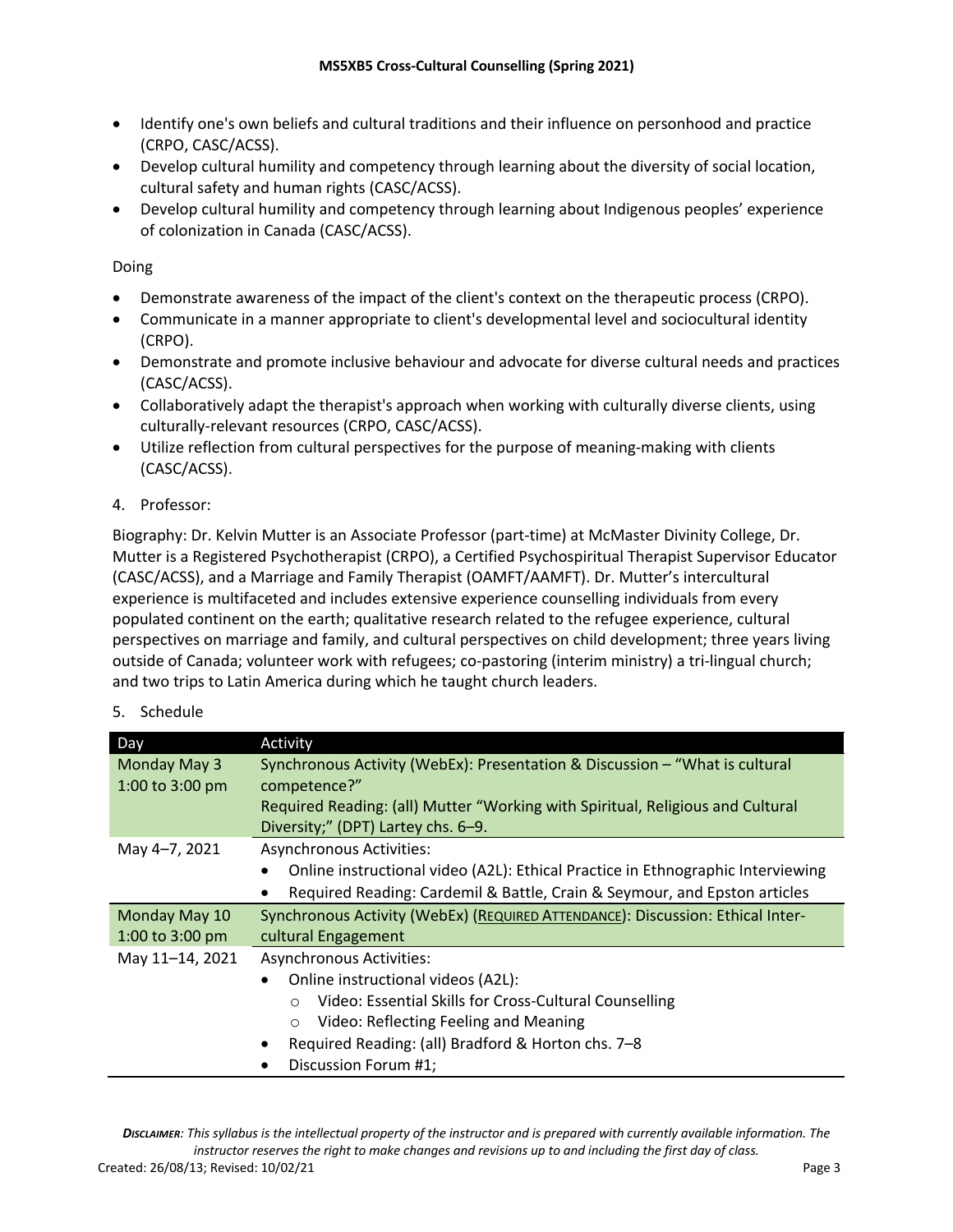### **MS5XB5 Cross-Cultural Counselling (Spring 2021)**

| Day              | Activity                                                                             |
|------------------|--------------------------------------------------------------------------------------|
| Monday May 17    | Synchronous Activity (WebEx): Case study and discussion                              |
| 1:00 to 3:00 pm  |                                                                                      |
| May 18-21, 2021  | Online instructional video (A2L): The Question Cube<br>$\bullet$                     |
|                  | Required Reading: (all) Brown article<br>٠                                           |
|                  | Discussion Forum #2;                                                                 |
| May 21, 2021     | Assignment Due: DPT Annotated Bibliography                                           |
| Monday May 24    | VICTORIA DAY - No scheduled class                                                    |
| May 25-28, 2021  | <b>Asynchronous Activities:</b>                                                      |
|                  | Online instructional video (A2L): The DSM5 Cultural Formation Interview<br>$\bullet$ |
|                  | Required Reading: Lindsay text.                                                      |
|                  | <b>Discussion Forum #3</b>                                                           |
| May 28, 2021     | Assignment Due: DPT Reflection Assignment                                            |
| Monday May 31    | Synchronous Activity (WebEx): Case study and discussion                              |
| 1:00 to 3:00 pm  |                                                                                      |
| June 1-4, 2021   | <b>Asynchronous Activities:</b>                                                      |
|                  | Online instructional videos (A2L): Immigration                                       |
|                  | Discussion Forum #4;<br>$\bullet$                                                    |
| Monday June 7    | Synchronous Activity (WebEx): Case study and discussion                              |
| 1:00 to 3:00 pm  |                                                                                      |
| June 8-11, 2021  | <b>Asynchronous Activities:</b>                                                      |
|                  | Online instructional videos (A2L): Acculturation                                     |
|                  | <b>Discussion Forum #5</b><br>$\bullet$                                              |
| Monday June 14   | Synchronous Activity (WebEx): Case study and discussion                              |
| 1:00 to 3:00 pm  |                                                                                      |
| June 15-18, 2021 | Asynchronous Activities: Work on Major Assignments                                   |
|                  | Discussion Forum #6;                                                                 |
| June 30, 2020    | Assignment Due: DPT: Major Essay                                                     |

## 6. Course Requirements

| Assignments                      |  |
|----------------------------------|--|
| Participation: Discussion Thread |  |
| Annotated Bibliography (DPT)     |  |
| Reflection Assignment (DPT)      |  |
| Major Essay (DPT)                |  |

### Online Learning Activities

6.1.1. Asynchronous Learning Activities May 3 to June 18, 2021

Intended pedagogical outcomes: i) knowledge / interpretation (discernment), and ii) contextualization (knowing + doing).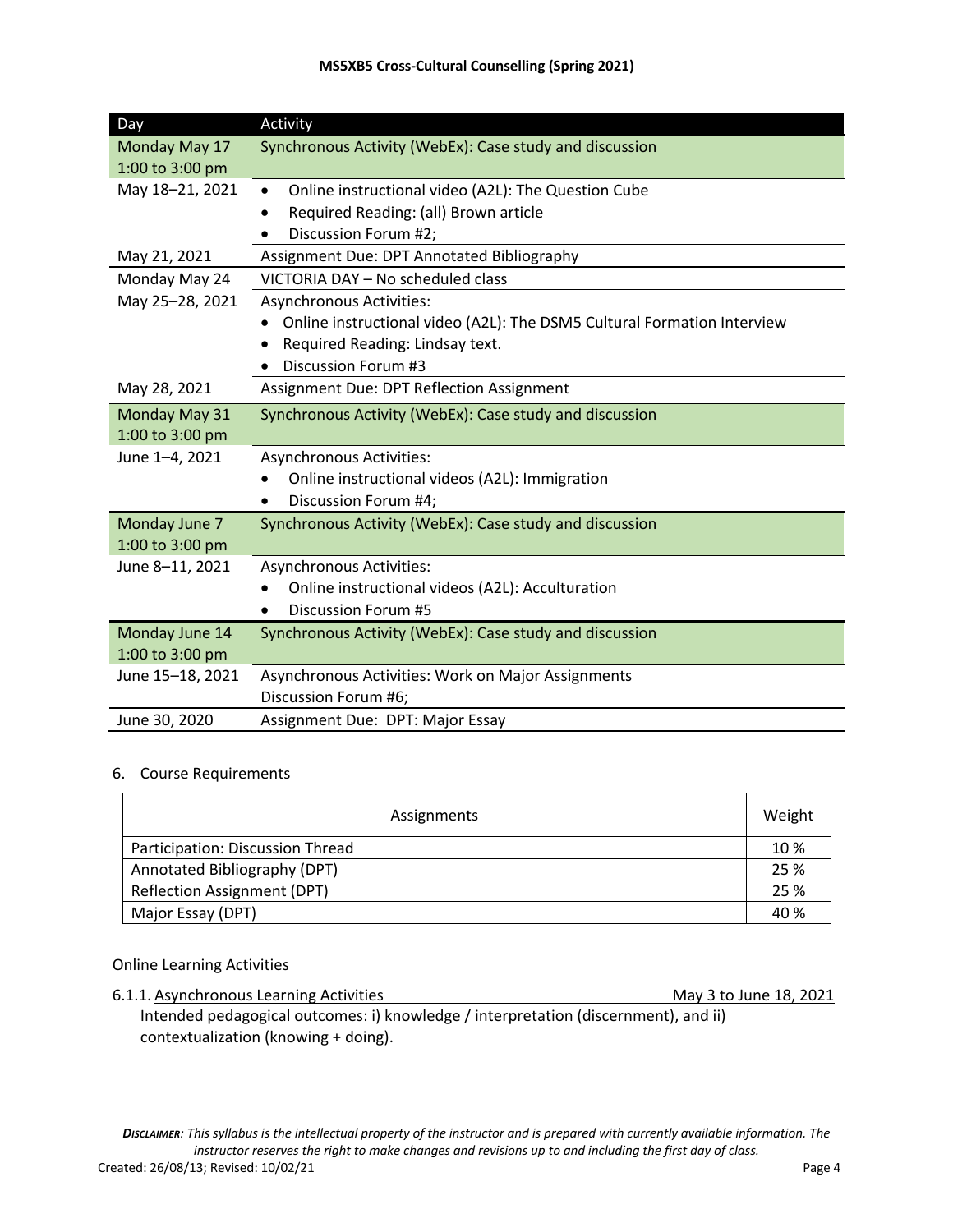Students are expected to view the posted lecture during the week the topic it appears in the course schedule. It is expected that students will integrate this material in their assignments and the online discussion forums.

6.1.2. Synchronous Learning Activities (Mondays) May 3 to June 17, 2021 Intended pedagogical outcomes: i) knowledge / interpretation (discernment), and ii) contextualization (knowing + doing).

Students are expected to log onto and participate in each week's scheduled synchronous learning activity.

6.1.3. Discussion Forums (All Students) May 3 to June 18, 2021 Intended pedagogical outcomes: i) Fostering a community of learning, ii) contextualization (knowing + doing), and iii) professional formation (being).

Students are expected to participate in each of the scheduled discussion threads during the week each discussion question appears in the course schedule. The purpose of these discussion threads is to promote a collaborative understanding of the topic under discussion.

## General Guideline:

Students are encouraged to use these discussion forums to ask questions about the topic and to respond to questions that are asked. These discussions are not intended to demonstrate your mastery of the subject. Rather the intent is to foster a conversation. It is for this reason you are asked to limit each question you ask and each response to a question that you post to 200 words (to illustrate, this paragraph is 91 words long). Please note that you may be asked to rewrite any post that is too long.

## 6.2. Independent Learning

# 6.2.1. Reading (weekly) Please make note of the assignments that apply specifically to your specialization. Intended pedagogical outcomes: i) knowledge / interpretation (discernment), ii) contextualization (knowing + doing), and iii) performance (doing). 6.2.2. Annotated Bibliography (DPT) Intended pedagogical outcomes: i) knowledge / interpretation (discernment), ii) performance (doing), iii) performance (doing), and iv) professional formation (being). Part 1: Annotated Bibliography **Due: May 21, 2021.** The student will develop an annotated bibliography (2,000 words, 8 pp) of approximately 15–20 resources (4000 pages) related to the topic of the course and write a 250 word annotation for source. The required texts for the course may be included as part of the book list. Part 2: Reflection Assignment Due: May 28, 2021. The student will write a brief essay (3000 words, 12 pp) that summarizes the key learnings from the annotated bibliography and provides a cogent foundation for a theology and practice of the topic of the course. 6.2.3. DPT Major Essay Due: June 30, 2021 Intended pedagogical outcomes: i) knowledge / interpretation (discernment), ii) contextualization (knowing + doing), iii) performance (doing), and iv) professional formation (being).

*DISCLAIMER: This syllabus is the intellectual property of the instructor and is prepared with currently available information. The instructor reserves the right to make changes and revisions up to and including the first day of class.* Created: 26/08/13; Revised: 10/02/21 Page 5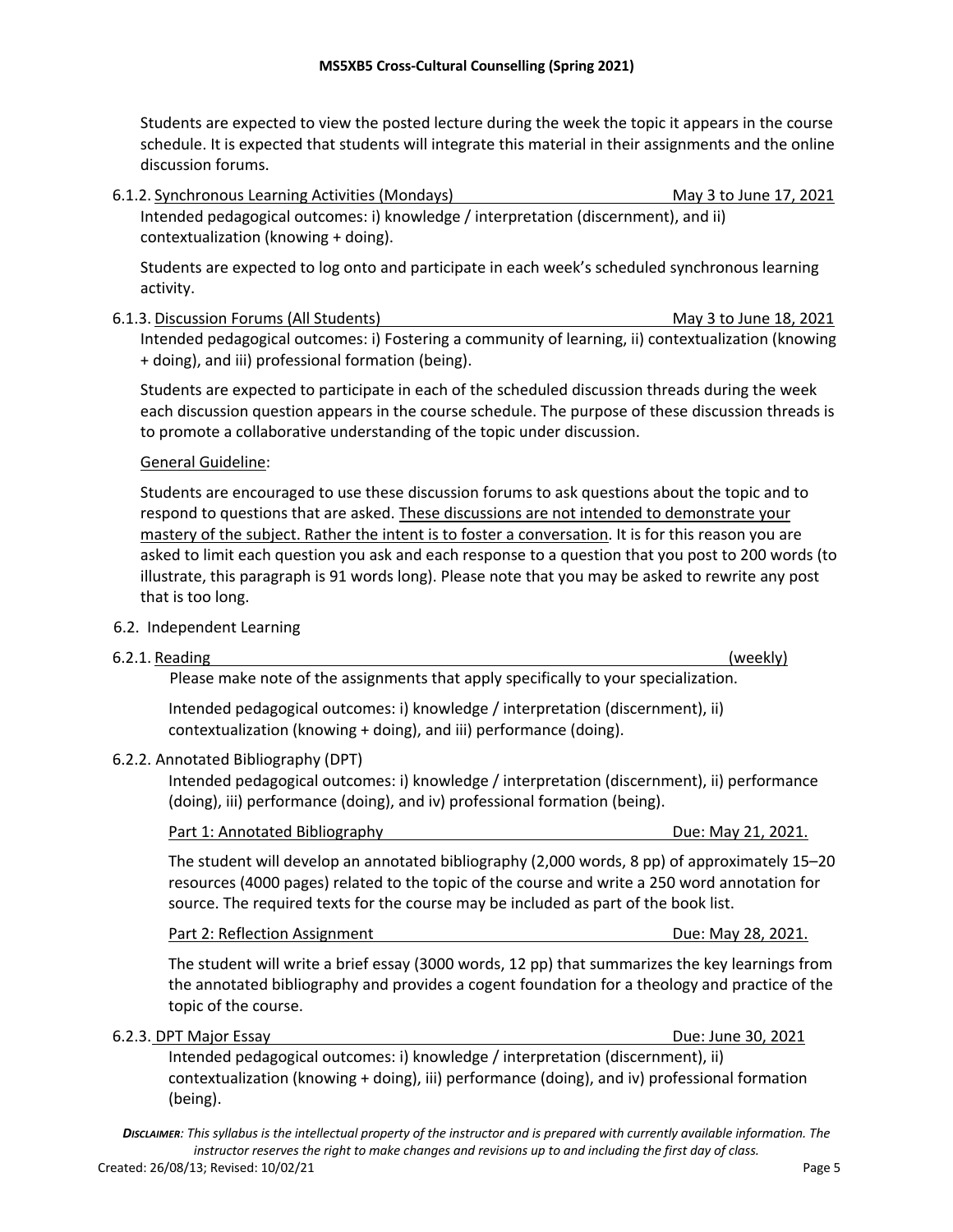Students will write an 8000 word essay (e.g., 33 pp) on a topic that is relevant to the student's ministry and research interest. It is expected that these papers will include the following elements: a brief but clear explanation of how the paper is rooted in a Practice Led-research approach, an exploration of the challenges and problems that provoke this study (i.e. why does this ministry practice need to be addressed? What are the problems that you want to identify?), a consideration of a foundational theology of the practice of ministry under consideration in this course, a deep consideration of how new approaches to this practice can be employed in helping to address and improve ministry practice in this area, and reflection on the application of these ideas to the student's own ministry context.

Grading:

| Knowledge & Interpretation (knowing / discernment) | (35%)     |
|----------------------------------------------------|-----------|
| Contextualization (knowing + doing)                | $(40\%)$  |
| Personal / Professional Formation (being)          | $(10 \%)$ |
| Academic Style                                     | (15%)     |

## 7. Course Administration

## Instructor Availability:

Throughout the course, Dr. Mutter will be available via email and via the discussion forums on Avenue to Learn. Students desiring a personal conversation with Dr. Mutter are asked to contact him at mutterk@mcmaster.ca.

### Interpersonal Interactions:

General:

- Please respect the individual autonomy of fellow students. This includes respecting each other's right to privacy and confidentiality, e.g., not communicating personal information that may be shared by another student, not including another student's personal information in any written notes, and not creating either an audio or video record of any online interactions.
- Please respect the opinions of others, even if you do not agree with them. Extend courtesy by not ridiculing others' ideas. Feel free to respond logically, critically, and in an orderly manner.

Online Interaction: Students are encouraged to…

- Invite interaction through posting shorter comments and by asking questions.
- Remember we all have limited time; please respect everyone's time by posting short comments.
- Refrain from sharing personal information, remember this is an open forum. No one from this site will ever ask for personal information such as an email address or password.
- Refrain from typing in all capital letters as this may be perceived as yelling.
- Refrain from flaming, i.e., do not use these discussions forums to verbally express anger, displeasure, or other hostility towards others.

Synchronous Interaction Students are encouraged to…

- Arrive on time for class.
- Stay for the entire class session.
- Not engage in anything during class time that prevents them or other from focusing and participating in class discussions.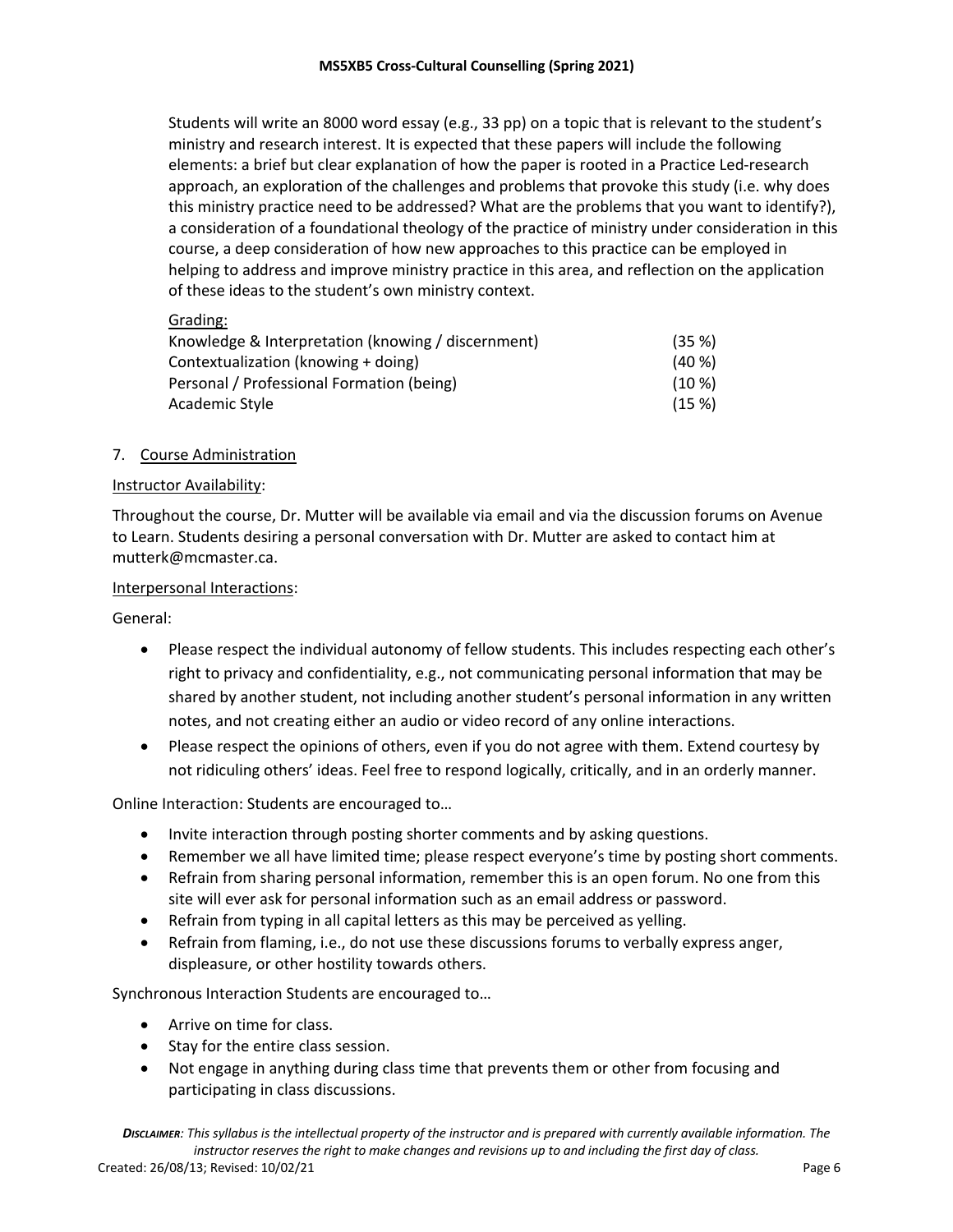- Not to carry on private conversations in class. This applies to spoken and electronic communication. If something is unclear, the whole class will benefit by a question being asked out loud.
- Silence cell phones and related devices during class. If a student must for some reason accept a phone call, he or she ought to discretely leave the class to do so.

### Written Work:

Gender Inclusive Language:

McMaster Divinity College uses inclusive language for human beings in worship services, student written materials, and all its publications. It is expected that inclusive language will be used in chapel services and all MDC assignments. In reference to biblical texts, the integrity of the original expressions and the names of God should be respected, but you will need to use gender inclusive language for humans, and you will need to quote from a gender-inclusive version such as the following: NRSV (1989), NCV (1991), TEV/GNB/GNT (1992), CEV (1995), NLT (1996), TNIV (2005), and the Common English Bible (CEB 2011).

### College Style for Written Work:

All written work—unless informed otherwise by the professor—is to be submitted in accordance with the McMaster Divinity College Style Guide for Essays and Theses, available on the McMaster Divinity College website (https://mcmasterdivinity.ca/resources-forms/mdc-style-guide/).

### Length:

Students are expected to adhere to the assignment page / word count. If a paper exceeds the word count, grace will be accorded for the first 10%. However, the grade will be reduced by 1/3 of a letter grade for each additional 10% a paper exceeds the stipulated word count.

## Submission of Written Work:

Except for the Online Discussion, all written work is to be submitted by email in either MSWord format, "Rich Text Format" (i.e., \*.rtf), or as an Open Office document. PDF files are not acceptable as it this format makes it difficult to provide meaningful comments and feedback on the assignment.

### Deadlines:

All assignments are due on the day indicated (by email before 5 p.m. of the day due). A late penalty of 2% per day will be applied to all assignments submitted after the deadline unless an extension has been obtained from the instructor prior to the deadline. Assignments cannot be submitted after April 9, 2021 without written permission from the Office of the MDC Registrar.

### Statement on Academic Honesty:

Academic dishonesty is a serious offence that may take any number of forms, including plagiarism, the submission of work that is not one's own or for which previous credit has been obtained, and/or unauthorized collaboration with other students. Academic dishonesty can result in severe consequences, e.g., failure of the assignment, failure of the course, a notation on one's academic transcript, and/or suspension, or expulsion from the College. Students are responsible for understanding what constitutes academic dishonesty. Please refer to the McMaster University Academic Integrity Policy - http://www.mcmasterdivinity.ca/programs/rules-regulations.